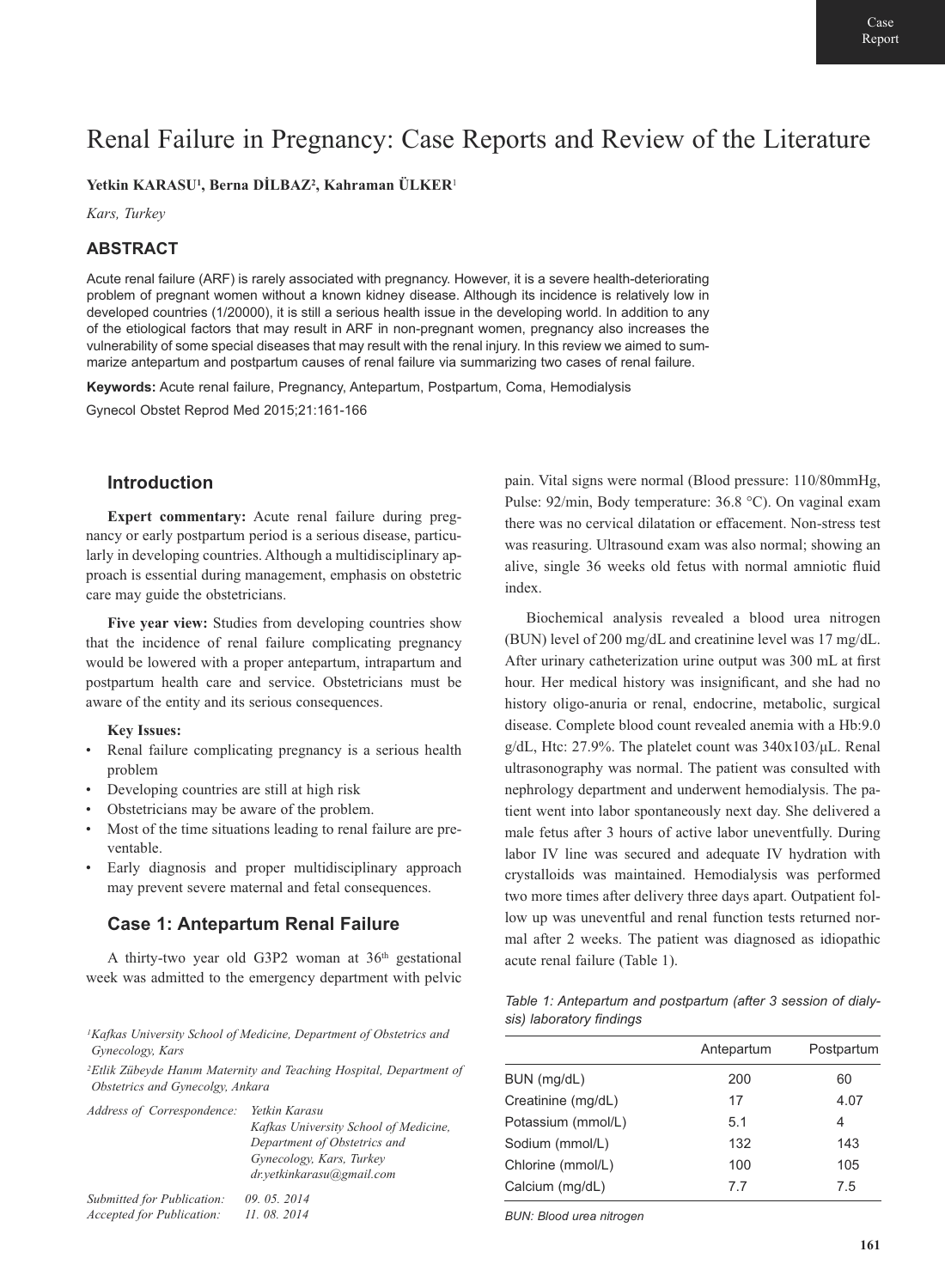### **Case 2: Postpartum renal failure**

A thirty-four year old G5P4 woman was directed to emergency clinic because of severe anemia (Hb:4.6 g/dL). After revaluating her medical history, she delivered a living bayb via cesarean section (CS) 14 days ago due to unsuccessful labor induction with oxytocin for 48 hours. After c-section she was hospitalized for 2 days and discharged from the hospital uneventfully. Evaluation of her medical records revealed that her Hb level before c-section was 11.4 g/dL and she was discharged from the hospital with a Hb level of 9.0 g/dL. There was no problem including postpartum hemorrhage during the postoperative follow up and postpartum 14 days. Her only complaint was dizziness.

After detailed physical examination and investigation of medical anamnesis she was hospitalized for red blood cell (RBC) transfusion and routine laboratory tests were performed. IV line was secured and crystalloid infusion was initiated. Urine output was 230 mL at the first hour. Vital findings were as follows; blood pressure: 90/50mmHg, pulse: 148-160 /min., temperature: 36.4°C. Pelvic ultrasound ruled out intraabdominal bleeding. Biochemical analysis revealed the blood urea nitrogen (BUN) level as 205 mg/dl and creatinine level as 10.15 mg/dL (Table 2). She was consulted with nephrology clinic and one pack of red blood cell (RBC) transfusion and saline infusion was started.

#### *Table 2: Lab findings in coma*

| Hb:11.4 $q/dL$            | pH:<7.2 mmol/L BUN: 81 mg/dL |                                                       |
|---------------------------|------------------------------|-------------------------------------------------------|
| Htc:37.5%                 |                              | SO <sub>2</sub> : Immeasurable Creatinine: 3.42 mg/dL |
| Plt:415x103/µL HCO3: 16.0 |                              | Coaqulationtests: Normal                              |
| WBC:18200/µL PO2:37 mmHg  |                              |                                                       |
|                           |                              |                                                       |

*Hb:Hemoglobin, Htc: Hematocrit, Plt:Platelets, WBC:White blood cells, SO2: Oxygen saturation, HCO3:Bicarbonate level, PO2: Partial oxygen saturation, BUN: Blood Urea nitrogen* 

The following day she was transferred to nephrology clinic. Renal ultrasound was insignificant. She was hospitalized for 8 days at the nephrology clinic and medical treatment with IV saline infusion and 3 packs of RBC transfusion were performed. After 8 days she was discharged from hospital with a Hb, BUN and creatinine level of 8.2 g/dL, 82 mg/dL and 2.91 mg/dL respectively.

Just 8 hours after discharge she was brought to emergency service in coma. She was unconscious and Glasgow Coma Scale was 6. Blood gas analysis consisted with decompensated metabolic acidosis (pH<7.2 mmol/L, HCO3:16.0 SO2: immeasurable). Oxygen saturation was 40% and TA:190/120 mmHg. Laboratory findings are summarized in Table 2. She was intubated immediately and hospitalized to intensive care unit. Postero-anterior chest x-ray shown that lungs were fully infiltrated (Figure 1). She underwent hemodialysis and ultrafiltration due to hypervolemia and pulmonary edema at the Intensive Care Unit. Next day she was transferred to the clinic and extubated. After 1 more session of hemodialysis and ultrafiltration, pulmonary edema resolved completely (Figure 2). At day 6 she was discharged from hospital. The diagnosis was hypervolemia causing pulmonary edema as a consequence of postpartum acute renal failure treatment.



*Figure 1: Pulmonary edema*



*Figure 2: Resolution of pulmonary edema after hemodialysis and ultrafiltration*

#### **Pregnancy related renal failure**

Acute renal failure (ARF) is a rare but severe entity in pregnant woman with previously healthy kidneys. Pregnancy makes woman vulnerable to some special diseases that may cause renal injury although any of the causes associated with the non-gravid state may still cause renal failure in pregnancy. In the developed countries the incidence of ARF in pregnancy decreased in years. This is mostly due to improved obstetric care and decreased rate of septic abortions.1,2 However, it is still a major health problem in developing countries.3,4 Causes of renal failure in pregnancy can be classified as antepartum or postpartum renal failure (Table 3).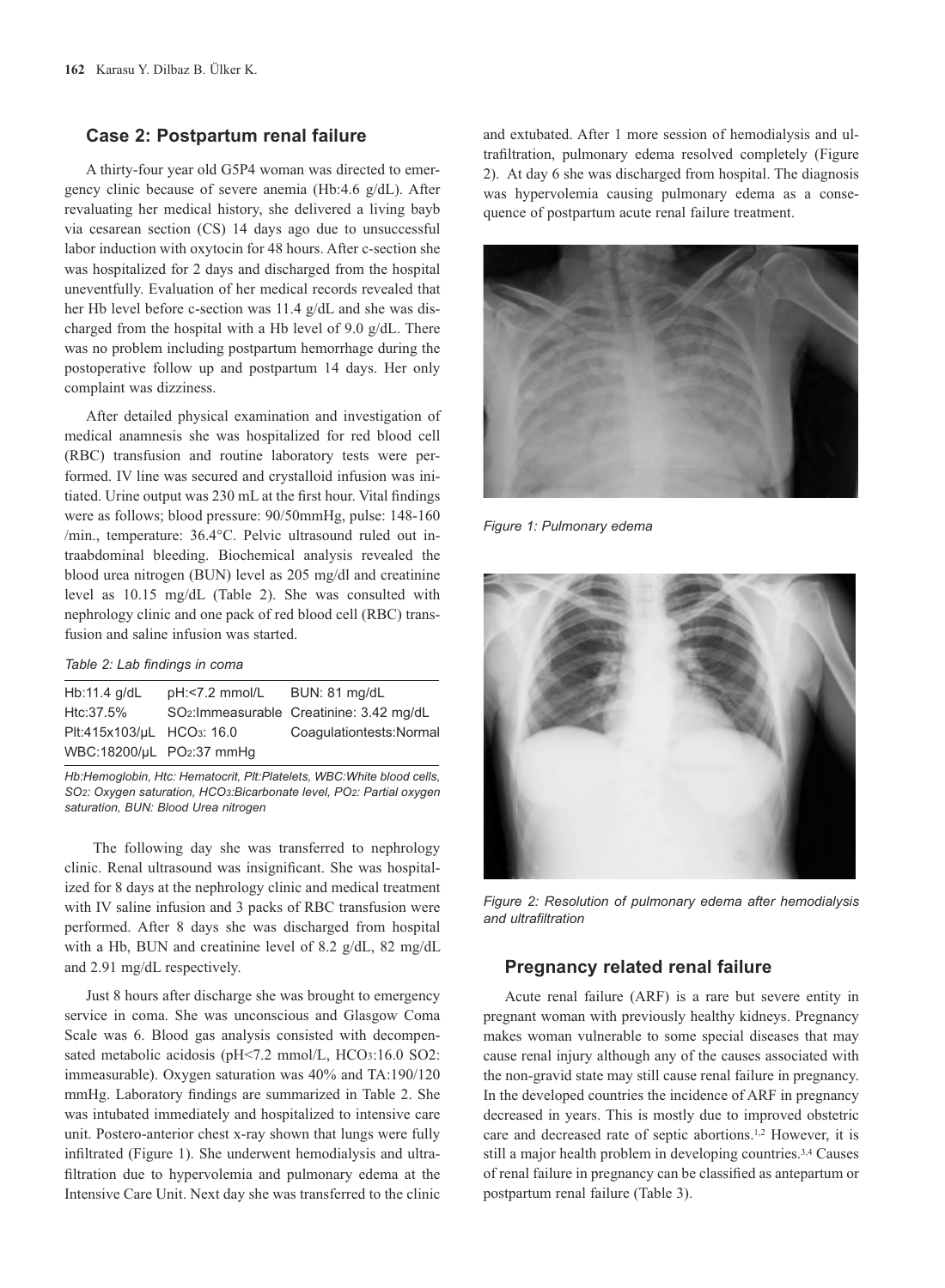*Table 3: Causes of renal failure in pregnancy*

#### **RENAL FAILURE IN PREGNANCY**

- **ANTEPARTUM**
- **Early**
- Prerenal azotemia
- Acute tubuler necrosis
- Renal cortical necrosis
- Obstructive uropathy
- Sepsis
- **Late**
- Preeclampsia-Eclampsia-HELLP
- Acute tubuler necrosis
- Acute fatty liver of pregnancy
- Acute pyelonefritis
- Thrombocytopenic prupura Hemolytic uremic Syndrome
- Obstructive uropathy
- **POSTPARTUM**
- Preeclampsia-Eclampsia-HELLP
- Thrombocytopenic prupura Hemolytic uremic Syndrome
- Sepsis

*HELLP: Hemolysis, elevated liver enzymes, and low platelet count*

# **Antepartum Renal Failure in Pregnancy**

**Early causes of renal failure**

*Prerenal azotemia* is characterized by abnormally high level of nitrogen compounds in the blood. Although it is the most common form of kidney failure in hospitalized patients it is rare in pregnancy. There is no parenchymal damage in pre-renal azotemia. Volume depletion resulted from severe and prolonged vomiting or diarrhea may cause prerenal azotemia in early pregnancy. Severe first trimester bleedings may also cause renal failure in early pregnancy.5,6 Causes of prerenal azotemia are summarized in table 4.

*Table 4: Causes of pre-renal azotemia in pregnancy*

- 1. Intravascular volume loss
	- a. Haemorrhage
	- b. Gastrointestinal losses
	- c. Diuresis
	- d. Loss to the thirds space (extravasation)
- e. Fever
- 2. Decreased cardiac output (Heart failure)
- 3. Sepsis
- 4. Drugs (NSAID, ACE inhibitors)

*NSAID: Non-steroid anti-inflammatory drugs; ACE: Angiotensin converting enzyme* 

*Acute tubular necrosis (ATN)* in early pregnancy is also caused by severe volume depletion. On histopathology, there is usually tubulorrhexis, that is, localized necrosis of the epithelial lining in renal tubules, with focal rupture or loss of basement membrane. Severe blood loss, septic abortion and persistent vomiting may cause ATN during pregnancy.

*Renal cortical necrosis (RTN)* is a rare cause of renal failure in pregnancy secondary to ischemic necrosis of the renal cortex. Almost 50% of cases occur in pregnancy related conditions such as placental abruption, hemolytic uremic syndrome (HUS), septic abortion, retained fetus and amniotic fluid embolism.<sup>7</sup> Underlying pathology is the continuous and intense vasospasm of small vessels of the renal cortex.

Acute pyelonephritis is a common problem in of pregnant women who are inadequately treated for bacteriuria. It is generally described as an infection of late pregnancy and the puerperium. Up to 90% of cases have been reported to occur in the second and third trimesters because of increasing urinary tract obstruction with stasis caused by the enlarging uterus.<sup>8</sup> Women with acute pyelonephritis may suffer from significant complications, such as preterm labor, transient renal failure, acute respiratory distress syndrome, sepsis and shock, and hematologic abnormalities.<sup>9</sup> With routine screening of asymptomatic bacteriuria during pregnancy, the incidence of acute pyelonephritis has decreased.

*Sepsis* is one of the leading causes of antenatal renal failure in women living in developing countries constituting 14- 33% of ARF cases. Unsafe abortions are the main factor causing sepsis in early pregnancy.10,11 Severe sepsis and septic shock are associated with increased rates of preterm labor, fetal infection.12 Acute renal failure occurs in approximately 19% of patients with moderate sepsis, 23% with severe sepsis, and 51% with septic shock when blood cultures are positive.13 Early diagnosis and prompt intervention is critical. In contrast to non-pregnant patients it will be difficult to use globally accepted criteria of sepsis in pregnant women since there are a variety of physiological changes seen in pregnancy that may be mistaken as a pathological finding.<sup>14</sup> Major causes of sepsis in early and late pregnancy were summarized in Table 5.

#### *Table 5: Causes of sepsis in pregnancy*

- 1. Pyelonephritis
- 2. Renal calculi
- 3. Chorioamnionitis
- 4. Endomyometritis
- 5. Septic abortion
- 6. Necrotizing fasciitis
- 7. Episiotomy infections
- 8. Postpartum endometritis
- 9. Septic pelvic thrombophlebitis

In most of the cases polymicrobial causes are identified. *E. coli*, *enterococci*, *Klebsiella species, Staphylococcus aureus* and *β-hemolytic streptococci* are the most common causes in pregnant patients with sepsis.15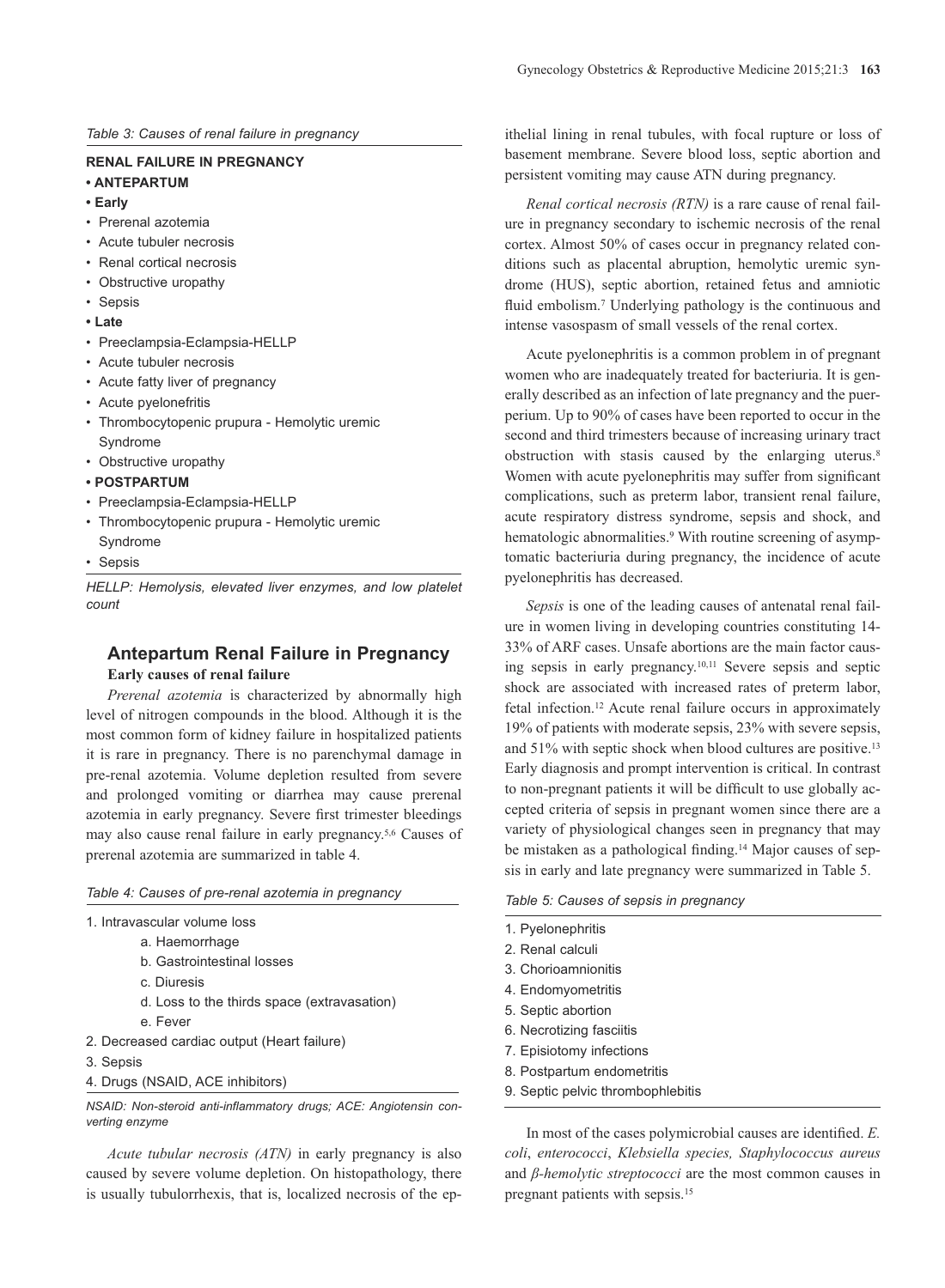#### **Late causes of renal failure**

*Preeclampsia* is characterized by development of hypertension and proteinuria in a previously normotensive woman usually in third trimester of pregnancy. It is seen in 3-8% of woman in developed countries.16 New onset of grand mal seizure in preeclamptic women leads to diagnosis of eclampsia. Characteristic manifestation of pregnancy induced hypertensive diseases in kidney is glomerular endotheliosis. Acute tubuler necrosis (ATN) can also be seen in cases with preeclampsia. Kidney function is usually normal in preeclampsia unless hemodynamic instability develops as a result of severe bleeding or disseminated intravascular coagulation (DIC). Most of the times delivery of the fetus results in abrupt correction of renal function within 24-48 hours. Hemolysis, elevated liver enzymes, and low platelet count characterize HELLP syndrome. Acute Renal failure (ARF) occurs in approximately 1% of preeclampsia and 3-15% of women with HELLP syndrome.<sup>17,18</sup>

*Acute fatty liver of pregnancy (AFLP)* is a rare cause of renal failure usually seen in late pregnancy with an incidence of 1/7000-1/20000.19,20 It is characterized with sudden onset liver failure with coagulopathy. Early diagnosis and immediate delivery are critical for maternal and fetal mortality. In recent studies the incidence of maternal mortality in these cases is reported as 10-12.5%.<sup>21</sup> Coagulopathy is the main feature of AFLP with low fibrinogen level, prolonged prothrombin time, decreased antithrombin III levels, and thrombocytopenia. ARF is observed in 20-100% of cases with AFLP.<sup>4</sup> Liver biopsy is diagnostic but in the case of severe coagulopathy it should be avoided and differential diagnosis can be made based on the clinical presentation. There is no specific treatment. Prompt delivery and supportive therapy for maternal stabilization are essential.

*Thrombotic thrombocytopenic purpura-hemolytic uremic syndrome (TTP-HUS)* is usually seen in late pregnancy or in the postpartum period. TTP-HUS can be either acquired or congenital (familial). Congenital cases are usually diagnosed during pregnancy.**<sup>22</sup>** Patients have been considered to have TTP when neurologic abnormalities are dominant and kidney injury is minimal or not present, and HUS when renal failure is profound and diagnosed primarily in the postpartum period.28-9 Patients usually complain of nonspecific symptoms such as fatigue, nausea, vomiting, and abdominal pain like in AFLP. Clinical features of TTP are thrombocytopenia, microangiopathic hemolytic anemia, neurologic symptoms and signs, renal function abnormalities, fever.25 ARF is seen in TTP-HUS as a result of thrombotic microangiopathy.26,7 First step in the treatment of TTP-HUS is plasma exchange as it is in non-gravid women. Antiplatelet agents such as low dose aspirin, low molecular weight heparin can be used but is not common. Eculizumab can be used in patients whose status does not improve after plasma exchange. Immunosuppression with glucocorticoids may be a useful addition to plasma exchange therapy for a selected group of patients with TTP-HUS.

*Obstructive uropathy* and nephrolithiasis are uncommon causes of renal failure in pregnancy. Gravid uterus, uterine myomas, severe polyhydramniosis may cause urinary obstruction during pregnancy. These cases are usually diagnosed before severe kidney damage.

#### *Postpartum Renal Failure*

Postpartum renal failure may be seen days to weeks after delivery. In most of the cases underlying pathology is TTP-HUS, sepsis, and hypertension related complications of pregnancy. Cases of renal failure seen in the postpartum period that do not meet specific criteria for TTP-HUS, preeclampsia, or AFLP have been grouped into a category of idiopathic postpartum ARF.

## **Discussion**

In the first case renal failure was attributed to pre-renal azotemia. But in this case there was no history of severe vomiting, diarrhea or bleeding that may result in dehydration. Extremely high levels of creatinine may suggest a possible kidney disease. Since the patient was not anuric and there is no pathology at ultrasound exam, renal biopsy would be diagnostic. In this case because of the presence of pregnancy and rapid resolution of the clinical problems after dialysis and labor, renal biopsy was postponed.

Obstructive causes of renal failure are usually accompanied by oliguria or anuria. Though the patient had no oliguria and urinary ultrasound was not consistent with hydroureteronephrosis, it was ruled out.

BUN/Creatinine ratio>20 is usually considered as a marker of pre-renal factors that cause an obstruction of the renal blood flow. Blood flow to kidney and glomerular filtration rate are increased during pregnancy. As a result a slight decrease in both BUN and creatinine levels are expected. In this patient blood pressure was normal and there was no other symptom, therefore bilateral block in renal blood flow was ruled out. Renal biopsy was necessary to call the case as idiopathic. In the presented case renal failure was more likely to be due to either prerenal azotemia or acute tubular necrosis.

In the second case renal failure developed postnatally. Although the patient was severely anemic there was not any other finding related to hemolysis. A mild but prolonged postpartum bleeding could be the cause of anemia resulting in dehydration and renal failure. Like the other patient this case was also normouric. TTP-HUS was ruled out in this patient since there was no thrombocytopenia, hemolysis or neurologic abnormality. Hypertensive problems of pregnancy and sepsis were ruled out as there was no history, sign or symptom of preeclampsia, eclampsia or HELLP syndrome in her medical history and records. In conclusion, in this patient the cause of renal failure was thought to be related to postpartum bleeding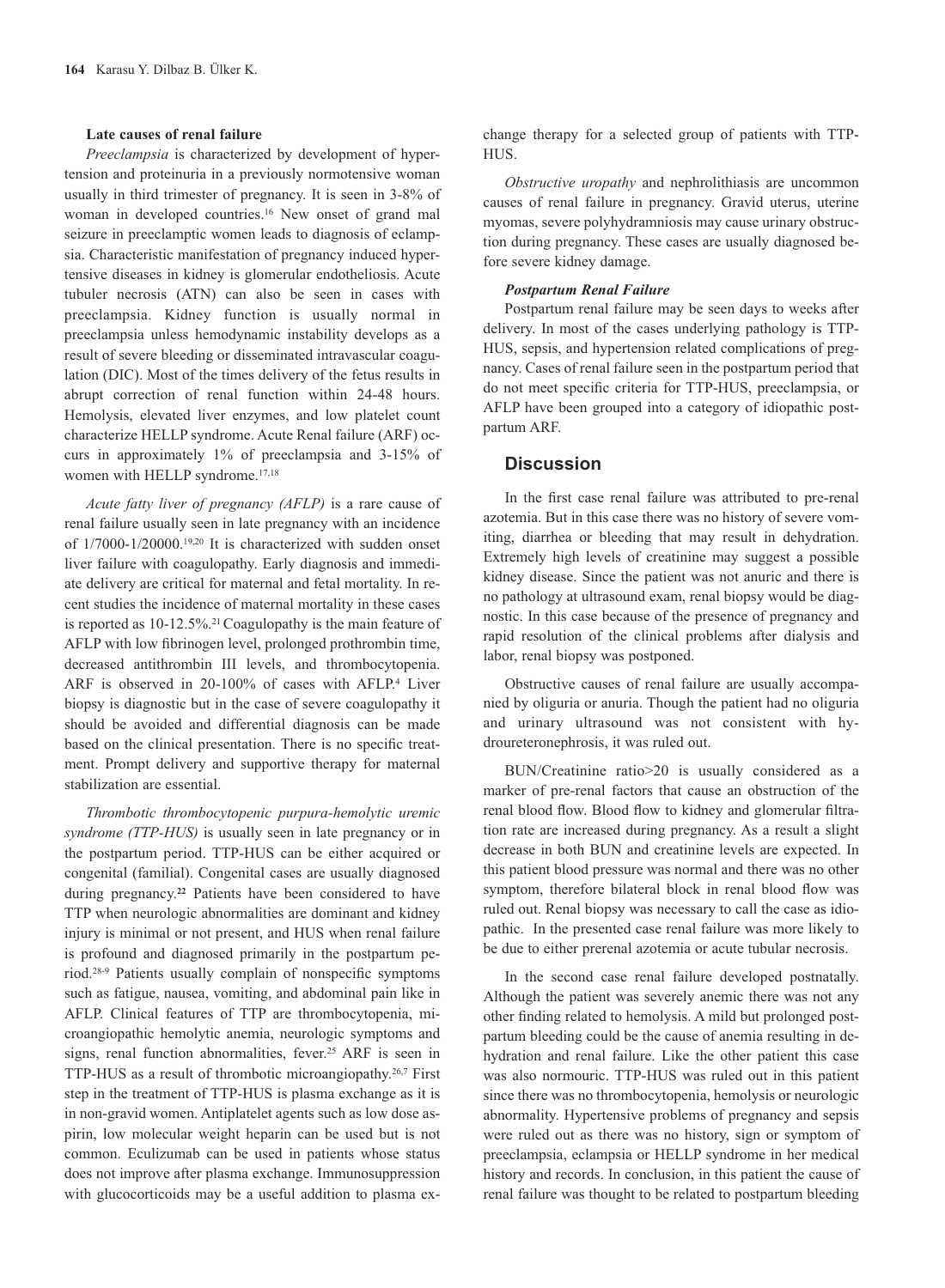and dehydration. Pulmonary edema and coma developed as a result of the volume overload.

In conclusion renal failure during or after pregnancy is a rare but serious problem to overcome. It must be kept in mind that renal failure may also occur in patients who have no history of kidney disease. In most cases the cause of renal failure is preventable and early diagnosis and treatment may prevent development of unwanted serious sequels.

## **Gebelikte Akut Böbrek Yetmezliği: Olgu Sunumları ve Literatür Özeti**

Akut Böbrek Yetmezliği (ABY) gebelikte nadiren izlenmesine rağmen daha önceden bilinen bir böbrek rahatsızlığı olmayan kadınlarda sağlığı ciddi anlamda tehdit eden bir durumdur. Gelişmiş ülkelerde görülme sıklığı az olsa da (1/20000) gelişmekte olan dünyada halen ciddi bir problemdir. Gebe olmayan kadınlarda ABY sebebi olabilecek durumlar dışında; gebeliğe özel bazı durumlar da böbrek hasarına sebep olabilmektedir. Bu çalışmada biri antepartum diğeri postpartum ABY ile komplike olan iki olgu üzerinden gebelikte ABY özetlenmeye çalışılmıştır.

**Anahtar Kelimeler:** Akut böbrek yetmezliği, Gebelik, Antepartum, Postpartum, Koma, Hemodiyaliz

### **References**

- 1. Selcuk NY, Tonbul HZ, San A, Odabas AR: Changes in frequency and etiology of acute renal failure in pregnancy (1980-1997). Renal failure 1998;20:513-7.
- 2. Stratta P, Besso L, Canavese C, Grill A, Todros T, Benedetto C, Hollo S, Segoloni GP: Is pregnancy-related acute renal failure a disappearing clinical entity? Renal failure 1996;18:575-84.
- 3. Hassan I, Junejo AM, Dawani ML: Etiology and outcome of acute renal failure in pregnancy. Journal of the College of Physicians and Surgeons-Pakistan: JCPSP 2009;19: 714-7.
- 4. Prakash J: The kidney in pregnancy: A journey of three decades. Indian journal of nephrology 2012;22:159-67.
- 5. Krane NK: Acute renal failure in pregnancy. Archives of internal medicine 1988;148:2347-57.
- 6. Hill JB, Yost NP, Wendel GD, Jr. Acute renal failure in association with severe hyperemesis gravidarum. Obstetrics and Gynecology 2002;100:1119-21.
- 7. Ali A, Ali MA, Ali MU, Mohammad S: Hospital outcomes of obstetrical-related acute renal failure in a tertiary care teaching hospital. Renal failure 2011;33:285-90.
- 8. Hill JB, Sheffield JS, McIntire DD, Wendel GD, Jr. Acute pyelonephritis in pregnancy. Obstetrics and gynecology 2005;105:18-23.
- 9. Gilstrap LC, 3rd, Ramin SM: Urinary tract infections during pregnancy. Obstetrics and gynecology clinics of North

America 2001;28:581-91.

- 10. Arora N, Mahajan K, Jana N, Taraphder A: Pregnancy-related acute renal failure in eastern india. International journal of gynaecology and obstetrics: the official organ of the International Federation of Gynaecology and Obstetrics 2010;111:213-6.
- 11. Erdemoglu M, Kuyumcuoglu U, Kale A, Akdeniz N: Pregnancy-related acute renal failure in the southeast region of turkey: Analysis of 75 cases. Clinical and experimental obstetrics & gynecology 2010;37:148-9.
- 12. Barton JR, Sibai BM: Severe sepsis and septic shock in pregnancy. Obstetrics and gynecology 2012;120:689-706.
- 13. Schrier RW, Wang W: Acute renal failure and sepsis. The New England journal of medicine 2004;351:159-69.
- 14. Galvagno SM, Jr., Camann W: Sepsis and acute renal failure in pregnancy. Anesthesia and analgesia 2009;108: 572-5.
- 15. Martin SR, Foley MR: Intensive care in obstetrics: An evidence-based review. American journal of obstetrics and gynecology 2006;195:673-89.
- 16. Sukhoroslova LI, Andreeva NP: the content of vi-antibodies and 7s vi-antibodies in the serum of typhoid patients treated with vi-antigen and levomycetin. Zhurnal mikrobiologii, epidemiologii, i immunobiologii 1968;45:83-7.
- 17. Drakeley AJ, Le Roux PA, Anthony J, Penny J. Acute renal failure complicating severe preeclampsia requiring admission to an obstetric intensive care unit. American journal of obstetrics and gynecology 2002;186:253-6.
- 18. Gul A, Aslan H, Cebeci A, Polat I, Ulusoy S, Ceylan Y: Maternal and fetal outcomes in hellp syndrome complicated with acute renal failure. Renal failure 2004;26: 557-62.
- 19 Reyes H, Sandoval L, Wainstein A, Ribalta J, Donoso S, Smok G, Rosenberg H, Meneses M: Acute fatty liver of pregnancy: A clinical study of 12 episodes in 11 patients. Gut 1994;35:101-6.
- 20 Mjahed K, Charra B, Hamoudi D, Noun M, Barrou L: Acute fatty liver of pregnancy. Archives of gynecology and obstetrics 2006;274:349-53.
- 21 Fesenmeier MF, Coppage KH, Lambers DS, Barton JR, Sibai BM: Acute fatty liver of pregnancy in 3 tertiary care centers. American journal of obstetrics and gynecology 2005;192:1416-9.
- 22 Uslu M, Guzelmeric K, Asut I: Familial thrombotic thrombocytopenic purpura imitating hellp syndrome (hemolysis, elevated liver enzymes, and low platelets) in two sisters during pregnancy. American journal of obstetrics and gynecology 1994;170:699-700.
- 23 Ezra Y, Rose M, Eldor A: Therapy and prevention of thrombotic thrombocytopenic purpura during pregnancy: A clinical study of 16 pregnancies. American journal of hematology 1996;51:1-6.